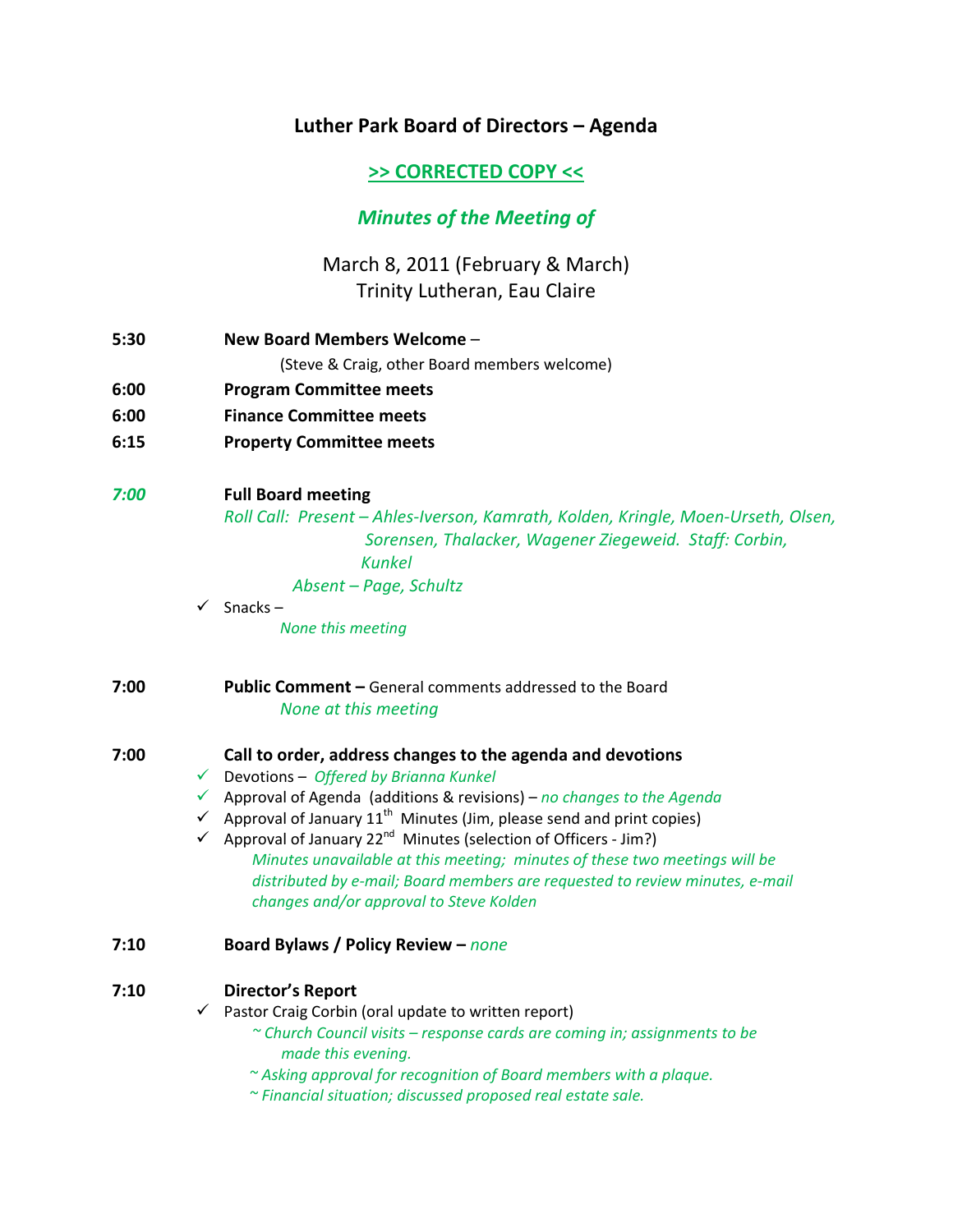# **7:20 Committee Reports**

- $\checkmark$  Finance Committee Brief update and anything requiring Board action *~ Presented by Craig Corbin. Explained Statement of Financial Position, Budget vs. Actual , and Unpaid Bills (which are still substantial).* 
	- *~ GOOD NEWS: Thrivent Choice has just made a donation of \$4800; responses to Spring Ask Letter are coming in.*
	- *~ Questions were raised about funding the (new) Media Specialist position.*
- $\checkmark$  Accept Financial Report
	- *MSC (Ahles‐Iverson, Wagener) to approve Finance Committee Report as presented.*
- $\checkmark$  Discussion on current financial status
	- *~ Much of this information is for "awareness;" discussion of immediate needs, summer needs, longer‐term needs.*
	- *~ Discussion resumed on proposed REAL ESTATE SALE. Craig identified "the house" (where Brianna lives) as most liquid and most expendable (doesn't directly impact on programming).*
	- *~ TASK TEAM appointed, consisting of Property Committee (Wagener, Kringle, Ziegeweid) plus Moen‐Urseth to consider cost‐benefit analysis of selling:* 
		- *a) Director's House, b) Farm House, c) Woods.*
		- *Program Committee and Finance Committee to discuss ramifications for program and finance.*
- $\checkmark$  Property Committee Brief update and anything requiring Board action
	- *~ Requested information about Timber Sale from the Woods in 2011, '12, '13? ~ Discussed Adopt‐a‐Room‐in‐Shalom‐Center.*
	- *~ Volunteers are being sought to shingle one cabin; Quonset may be shingled by donated professional services.*
- $\checkmark$  Program Committee (Brianna) Brief update and anything requiring Board action *~ Brianna is beginning to recruit summer staff, with hiring in April*
	- *~ Camp Chaplain (a new position) will be a Seminary student (post‐CPE).*
	- *~ March Re‐charge (Sr. High) was cancelled due to low registration*
- 9 Executive Committee ‐ Brief update and anything requiring Board action ‐ *none*

# **7:35 Unfinished business**

 $\circ$  Selection of Camp Coordinator position (Steve, Brenda, Chris & Craig)) – *Please add Cheri Sorensen's name to this list of Selection Committee.*

Recommendations from Task Team – *still interviewing, no action requested*

- o Approve Camp Coordinator Job Description
	- Items to resolve Lutheran required? Degree required?
	- *~ Re: Luther Park Camp Coordinator position description Personal Attributes… MSC (Ahles‐Iverson/Kamrath) last item shall read: Membership in an ELCA congregation is desirable.*
	- *~ Board felt that a college degree is not absolutely required; covered under last point of Minimum Qualifications.*
- o Strategic Planning Congregational Visits & planning *Craig will e‐mail to Board members the congregations to be visited; Board members are requested to coordinate among their own cluster members who will*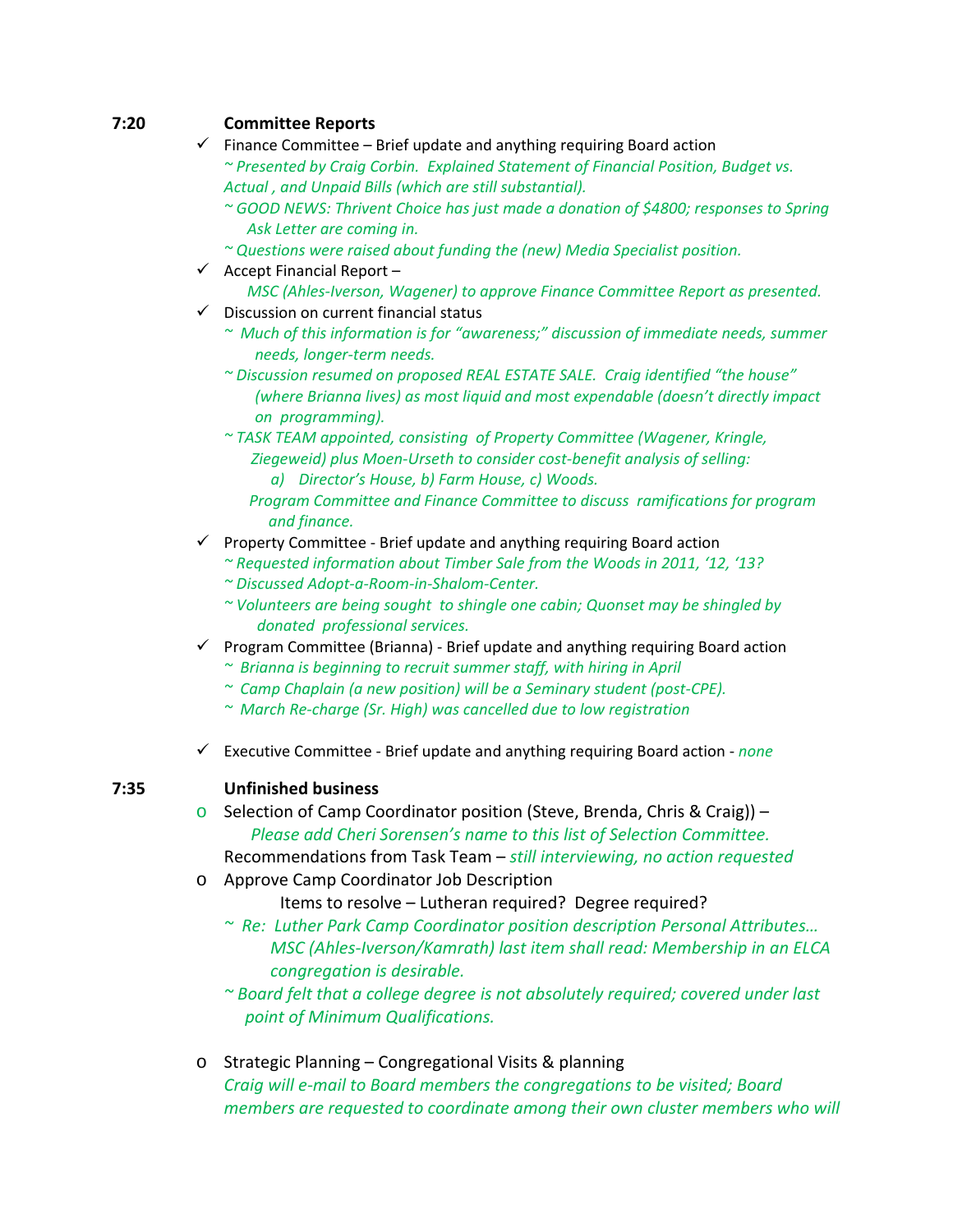*visit and where; then respond to Craig's e‐mail so there can be some semblance of coordination. Diana in office will send Board members brochures, a copy of the Letter to the congregation, the orange reply card (some of this may come as a pdf file), the wish‐list of camp needs and desiderata, Advocates already appointed, and a word‐document of the Survey questions so that Board members may type their responses and e‐mail them back to Diana. Former Board members have offered to help with collating responses.*

o Constitution and Bylaws process / next steps

Discussion – *was brief and non‐specific this evening* Appoint Task Team (Tom *(convener)*, Bert, Mike W. )

- ~ *Board members are encouraged to re‐read the proposed Constitution and By‐ laws, and e‐mail questions, issues, observations and suggestions to Tom Wagener.*
- o Personnel Policies Task Team (Steve & *replacement for Bill*)  *Ben Ahles‐Iverson offered to sit on this committee in lieu of Bill*

### **8:00 New business**

- o Board Listing / Address and Contact Information (any updates?) ‐ *distributed*
- o Meeting schedule Monthly or Bi‐Monthly *monthly for a while yet* Set Yearly Calendar – *not yet*

Set schedule for snacks and devotions – *done on month‐to‐month basis*

For April Meeting: *Michele Ziegeweid will do snacks*

*Chris Kamrath will do devotions*

Summer meetings at camp – *will continue this summer* Summer cook out for Camp Staff – *Brianna and Craig will set a date* 

- o Committee Meeting schedules *each committee will decide their own schedules*
- o Former Board Member recognition process –

 *To be presented at Way Club banquet, May 1*

o Signature Card & Bank Resolution for Endowment Fund

 *MSC (Kolden, Thalacker) to remove former Board member Mike Wollman from signature card.* 

 *Note‐This leaves David Dobbs, Brenda Thalacker, and Craig Corbin as signatories.*

*[Supplied language:]*

*I,the undersigned Secretary of the Corporation named above (Luther Park Bible Camp, Inc.) hereby certify that the Corporation is organized and existing under and by virtue of the laws of Wisconsin as a corporation not for profit with its principal office at 944 24 1/4 Street, Chetek WI 54728‐7923.*

*I further certify that at a meeting of the Board of Directors of the Corporation, duly and regularly called and held on March 8, 2011 at which a quorum was present and voting, the following resolutions were adopted:*

*Resolved, that the Financial Institution named above (Sterling Bank) at any one or more of its offices or branches, be and it hereby is designated as a depository for the funds of*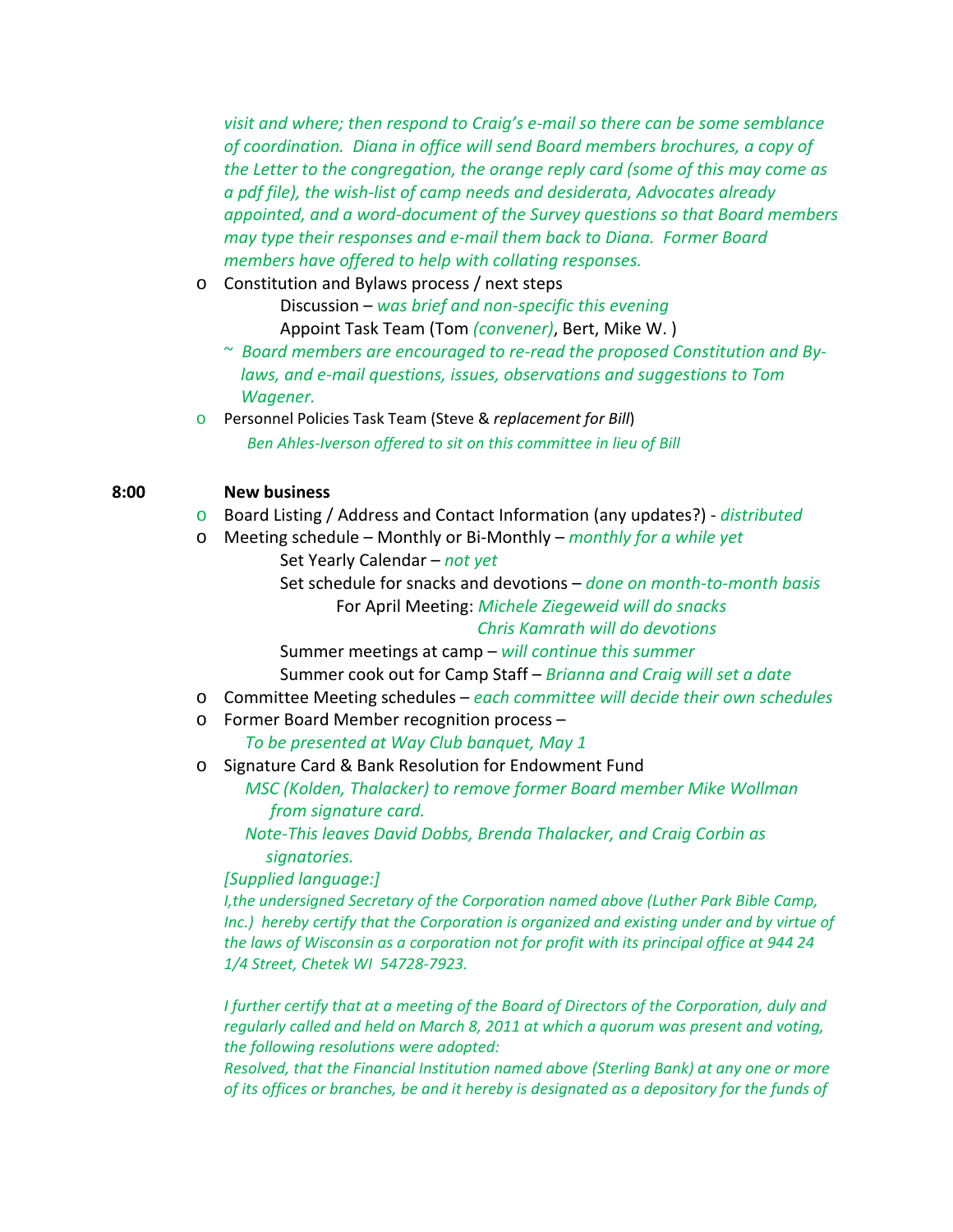*this Corporation, which may be withdrawn on checks, drafts, advices of debit notes or other orders for the payment of monies bearing the following appropriate number of signatures. Any one of the following named officers or employees of this Corporation ("Agents"), whose actual signatures are shown below: David Dobbs, Brenda Thalacker or Craig M. Corbin.*

## o Safety Deposit Box access –

 *MSC (Kolden, Thalacker) that Secretary Joel Olsen be added to those who will have access to the Safe Deposit Box at Sterling Bank, Chetek, Wisconson.* 

o Review / Reflections of Board retreat with Mark Burkhardt ‐ *distributed*

### **8:15 Closed Session** (if needed) ‐ *none*

o None anticipated – any unfinished or new business moved from open session

### **8:15 Open Session**

o Action Items from closed session (as needed) ‐ *none*

### **8:25 Next Meeting @ Trinity Lutheran – Eau Claire**

*April 19 (Tuesday) @ 6:30 p.m. Michele Ziegeweid will do snacks Chris Kamrath will do devotions May meeting will be on THURSDAY, May 19 at 6:30 p.m.*

 June 21 / 23 July 19 / 21 August 16 / 18 Sept 20 / 22 October 18 / 20 Nov 15 / 17 December 20 / 22 January 17 /19

January 21, 2012 – Annual Meeting at 10:00 AM

- $\checkmark$  Program Committee meeting
- $\checkmark$  Finance Committee meeting
- $\checkmark$  Property Committee meeting
- $\checkmark$  Executive Committee meeting
- $\checkmark$  Treats for next meeting?
- $\checkmark$  Devotions for next meeting?

## *9:45* **Adjourn** *(MSC by Thalacker(?)/Kamrath(?)* **and Lord's prayer**

### **UPCOMING DATES to Remember**